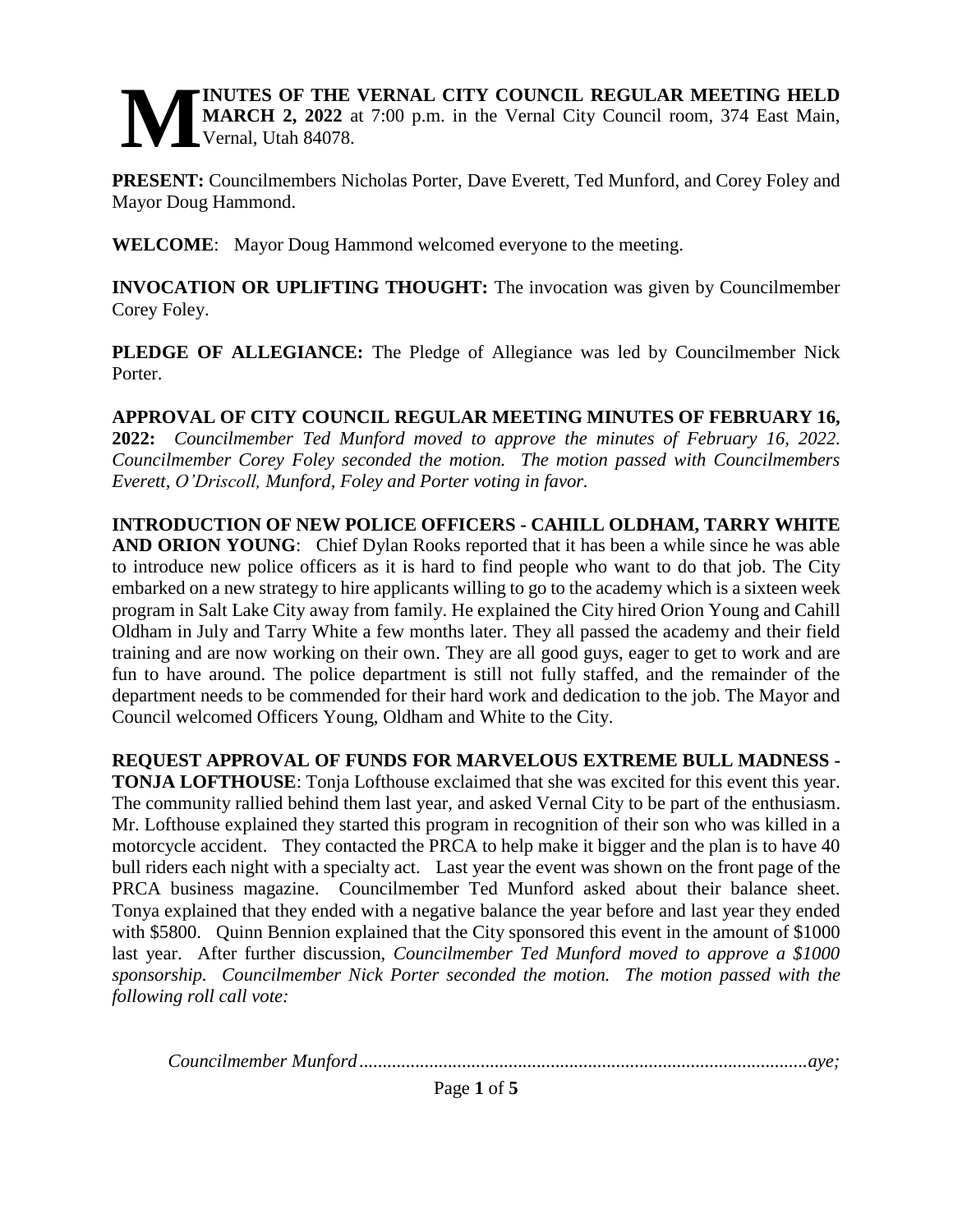# **REQUEST FOR APPOINTMENT TO THE PLANNING COMMISSION MEMBERSHIP**:

Allen Parker explained that Dr. Brian Edes has served on the City Council in a different State in the past and is interested in public service. He has indicated his willingness to serve on the Planning Commission. Dr. Edes stated he did spend years on the Council and dealt with many variance problems. He stated he is excited to serve. *Councilmember Corey Foley moved to appoint Brian Edes as a regular member of the Planning Commission. Council Robin O'Driscoll seconded the motion. The motion passed with the following roll call vote:* 

**REQUEST FOR FUNDING FOR START OF DOWNTOWN VERNAL ALLIANCE AND JOIN MAIN STREET AMERICA PROGRAM – QUINN BENNION AND LAURA CHYNOWETH:** Laura Chynoweth explained that she is the Chair of the Downtown Vernal Alliance and she met with the attorney to set up the Downtown Alliance as a non-profit. It was decided the best way to accomplish this was to go under the umbrella of the Charitable Friends of Ashley Valley. They also met with representatives of Main Street America. Quinn Bennion explained that meeting was to discuss the Utah Main Street program as funding was authorized last year by the Utah Legislature to help cities update their downtowns. The City is in a pretty good position with the steps that have already been taken to be classified as a Tier 2 City under that program. If that happens, a funding request will be presented to join that program. The City will need to provide initial funding in the amount of \$1000, and joint the Utah Main Street America program at a cost of \$295. The funds will come from the community outreach line item. Laura Chynoweth stated she was impressed with the progress to revitalize downtown and be listed as a Tier 2 City. *Councilmember Nick Porter moved to approve \$1300 for the Vernal Downtown Alliance and joint Main Street America. Councilmember Dave Everett seconded the motion. The motion passed with the following roll call vote:*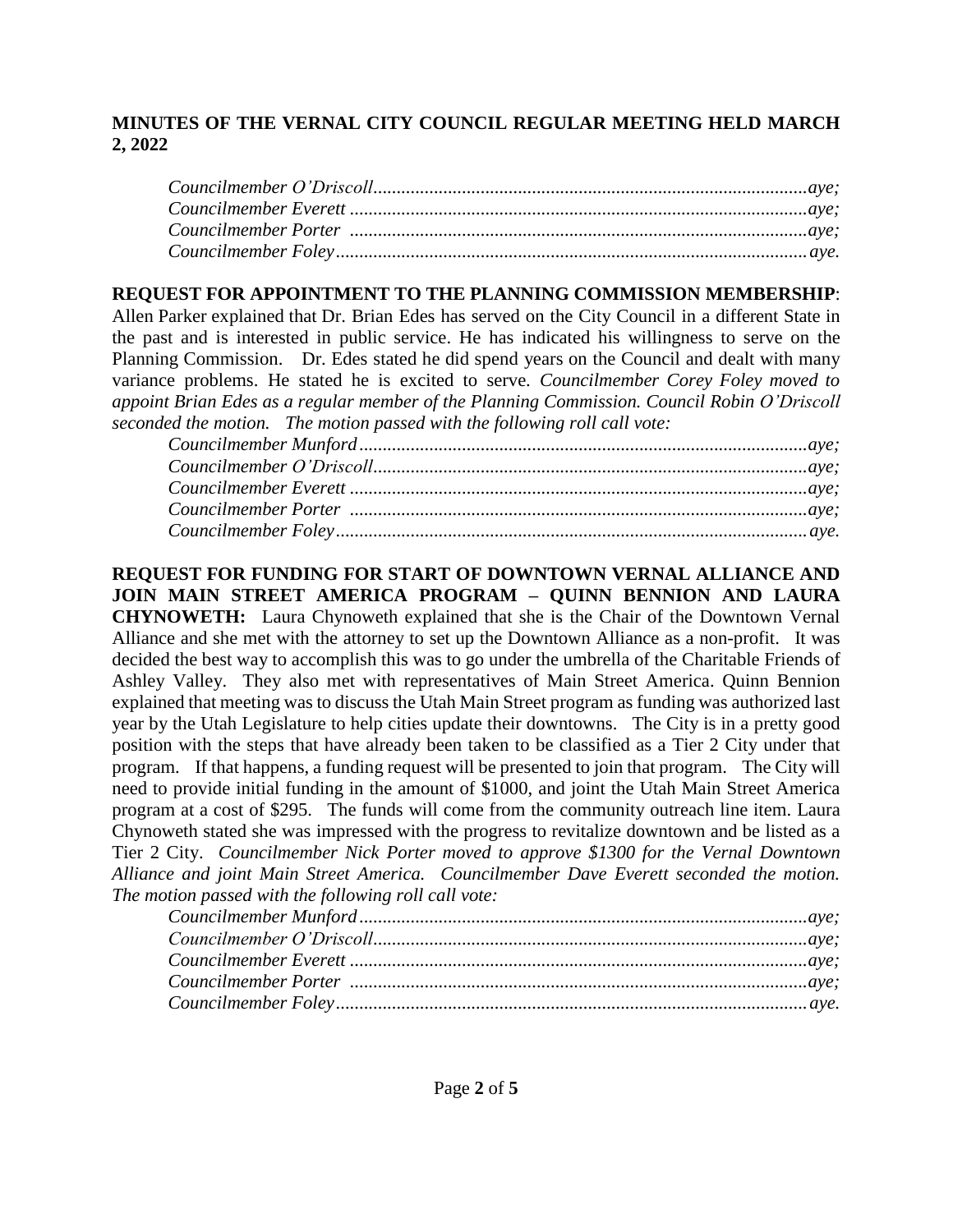**REVIEW OF FAÇADE GRANT PROGRAM:** Quinn Bennion presented the revised façade grant program to the Council. All the recommendations from the last presentation have been incorporated. Councilmember Dave Everett thanked Quinn for his work on this project and working with all the businesses that are interested in updating their locations. He noted that this will attract more foot traffic and build excitement for downtown. Quinn Bennion reminded the Council that the first \$175,000 is a rural economic development grant from the State of Utah through the County and has to be spent by July. The most significant change to the façade grant program is the eligibility as new and old structures will be eligible. Mayor Doug Hammond clarified the business has to be within the CRA boundaries. Quinn Bennion answered yes, for commercial properties only. The other items modified were the first \$175,000 will be awarded on a 50/50 basis, after that it will be 60/40. Councilmember Nick Porter stated he still feel that is necessary to get it spent. Councilmember Corey Foley asked if the loan would be finalized to fund the requests. Quinn Bennion stated that will be funded in May and is a reimbursable program so they have to spend the funds first. Councilmember Corey Foley suggested there be a provision for material delays that gives the business sixty days to follow-up for the grant. There was some discussion regarding how to handle delays with construction for the first \$175,000 grant award. Councilmember Dave Everett stated this program will encounter unique situations and the committee can review and discuss them. Allen Parker stated the application date will be the date used for any compliance issues that come up. There was some discussion regarding adding murals back in as qualified improvements. The consensus of the Council was to leave them out for now. Quinn Bennion stated that one element that has been left very flexible is the historic look for some buildings. The City may want to encourage the restoration to the historic look. Councilmember Ted Munford stated there will have to be a list of properties that would qualify for that as some places are not that old. Carl Morton reported that the Library started a historic buildings list for this area. Councilmember Nick Porter stated it should be optional with a possible extra incentive if they do that. Councilmember Corey Foley asked if patio dining would be included. Quinn Bennion stated if they can take it with them, it will be excluded. Mayor Doug Hammond stated this is going in the right direction. Quinn Bennion stated he did receive a question about a property owner being allowed to do more than one grant. He suggested a waiting period of at least 12 months between projects. Councilmember Ted Munford agreed so the funds can be spread around to more businesses although the City does not want to dampen their enthusiasm. Councilmember Dave Everett stated it can be at the discretion of the committee after they evaluate the project as it will increase the tax base. Councilmember Nick Porter stated that may be needed for small businesses as larger ones may not need as much help. Councilmember Corey Foley suggested there be a limit of \$100,000 in 18 months. After further discussion, the consensus of the Council was to list a cap of \$100,000 over an 18 month period. Quinn Bennion stated the last item is for demolition. If someone purchases a property and needs to demolish the building, the City can help pay for the demolition so they can rebuild. Councilmember Corey Foley suggested there be a limit of \$100,000 for that type of grant program. The consensus of the Council was to have a separate program for demolition.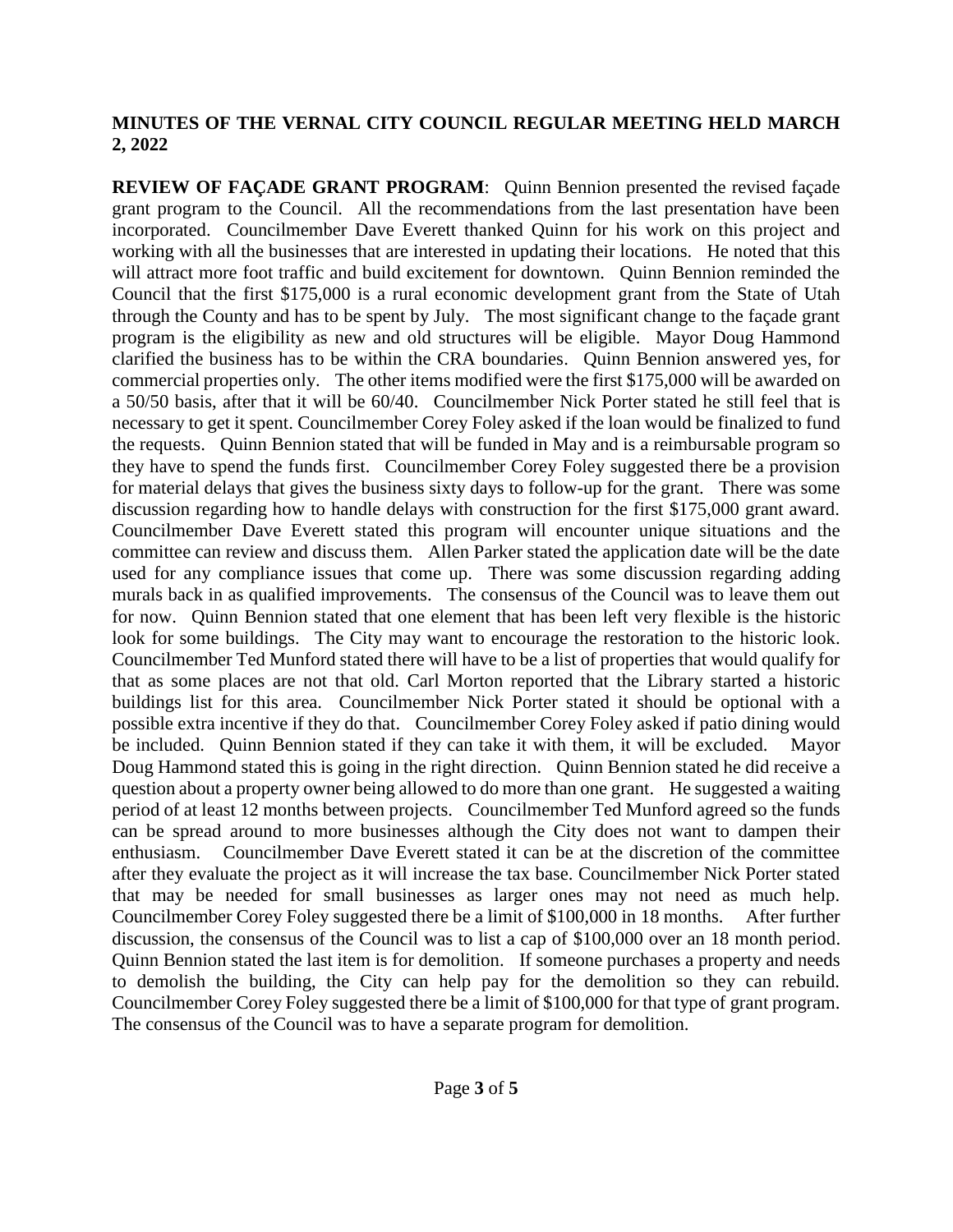**REQUEST THE APPROVAL OF STIPEND FROM ASHLEY VALLEY SEWER MANAGEMENT BOARD TO CITY REPRESENTATIVES**: Councilmember Dave Everett stated that the Board for the Ashley Valley Sewer Management Board is structured differently than the City and has a requirement for the City to approve them paying a stipend for a Council member to serve on that Board. The amount is \$3440 a year. Quinn Bennion stated the funds come from that Board. Councilmember Dave Everett stated there are two representatives on that board from each water company. *Councilmember Nick Porter moved to approve the payment. Councilmember Robin O'Driscoll seconded the motion. The motion passed with the following roll call vote:* 

### **ADMINISTRATIVE REPORTS**.

\_\_\_\_\_\_\_\_\_\_\_\_\_\_\_\_\_\_\_\_\_\_\_\_\_\_\_\_\_\_\_\_

#### Bird Scooters:

Quinn Bennion explained that the Bird scooters were removed for the winter months and they are ready to bring them back. They were pleased with the use and Roosevelt is also going to get some scooters.

#### Pickle Ball Courts:

Quinn Bennion explained that the original site for pickle ball courts was 100 South by the conference center, and now another location being considered is Independence Park by the Middle School. That park is under utilized and the courts may interject more energy there and already has parking and restrooms. There is funding from Uintah County, Vernal City, Uintah Basin Health, and Rocky Mountain Power to build the courts. A presentation will be made to the Recreation District next week to consider the courts. Councilmember Dave Everett stated that would be a good location. Councilmember Robin O'Driscoll asked if the trees would be impacted. Quinn Bennion stated no.

**ADJOURN:** There being no further business; *Councilmember Corey Foley moved to adjourn. Councilmember Nick Porter seconded the motion. The motion passed with a unanimous vote and the meeting was declared adjourned.* 

Mayor Doug Hammond

\_\_\_\_\_\_\_\_\_\_\_\_\_\_\_\_\_\_\_\_\_\_\_\_\_\_\_\_\_\_\_\_

ATTEST: